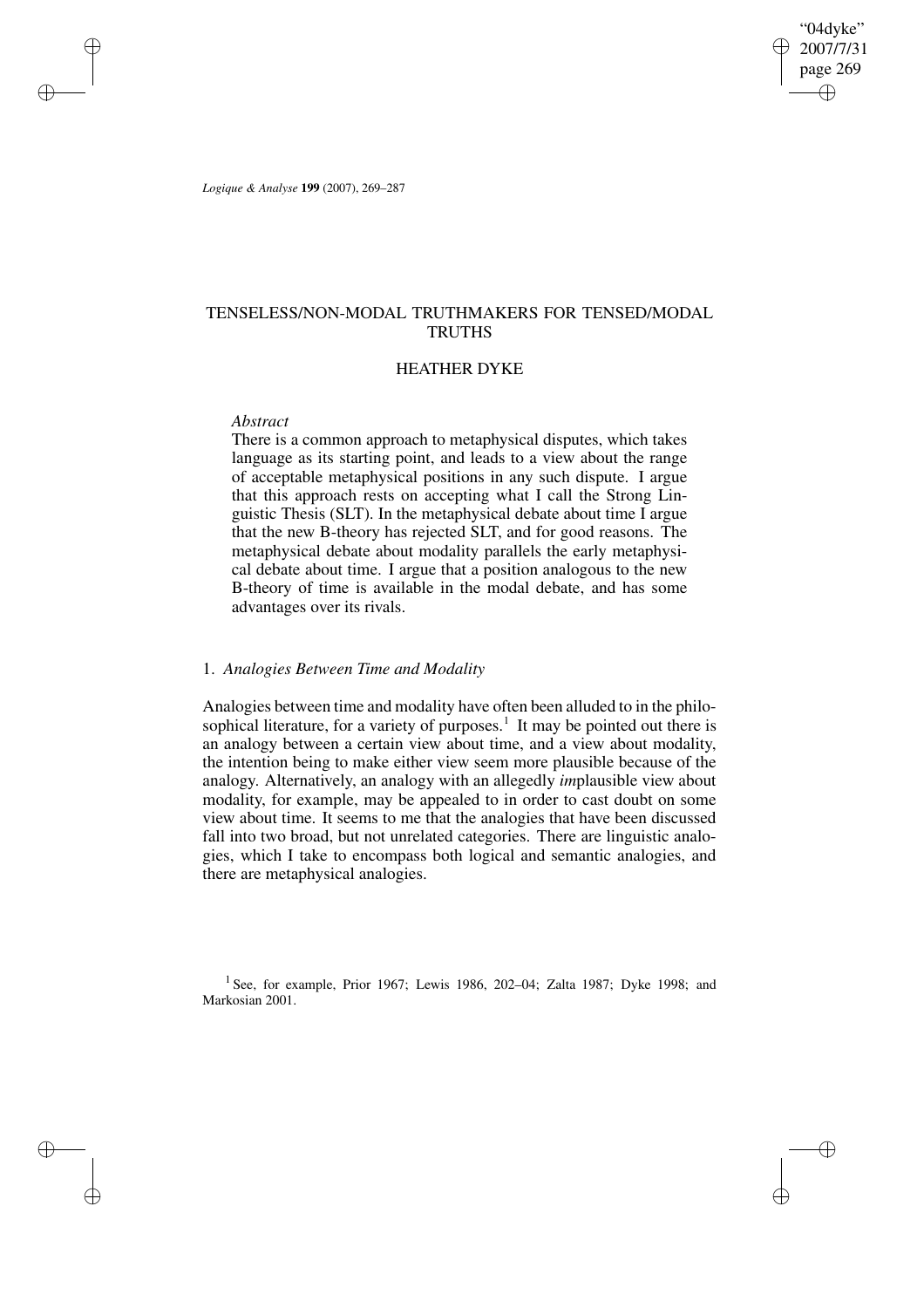"04dyke" 2007/7/31 page 270 ✐ ✐

✐

✐

### 270 HEATHER DYKE

In the metaphysical realm the view about time known as presentism is often compared with the view about modality known as actualism.<sup>2</sup> Presentism is the view that only present objects exist, while actualism is the view that only actual objects exist. This comparison is taken to be favourable to presentism, as actualism is the commonsense view of modality. Conversely, eternalism, the view that all times and the objects that occupy them are equally real, is compared with modal realism, the view that all worlds and the objects that occupy them are equally real. $3$  This comparison is taken to be unfavourable to eternalism, as modal realism is assuredly not the commonsense view of modality.

Along with these metaphysical analogies come a raft of logico-semantic analogies. Presentists and actualists prefer an account of tensed and modal language that involves tense or modal operators that operate on core presenttense sentences, or sentences about actuality. <sup>4</sup> Eternalists and modal realists prefer an account of tensed and modal language such that the analysis is free of tensed and modal terms, that quantifies over times and worlds, and that offers an indexical analysis of tensed and modal terms.<sup>5</sup> Of course, the logicosemantic views are not inextricably tied to their metaphysical counterparts. In particular, one can prefer a possible worlds analysis of modal discourse without taking oneself to be committed to the concrete existence of those worlds.<sup>6</sup> Indeed, eternalists typically adopt the modal analogue to their view in the logico-semantic realm, but not the metaphysical realm. Markosian has suggested that this reflects one's antecedent views about the relationship between time and modality.<sup>7</sup> That the presentist fully embraces the analogy between his view and actualism reflects the fact that he takes time to be fundamentally similar to modality, but fundamentally different from space, for example. The eternalist, by contrast, takes time to be fundamentally similar to space, but fundamentally different from modality.

Having noted these much-discussed analogies I want to approach the issue of the parallels between time and modality in a rather different way. It is, however, influenced by the point I have made in this section, which is that

 $2$  See, for example, Prior 1970; Markosian 2001 and 2004.

<sup>3</sup> Loux 2002, 224–226.

4 Prior 1967, 8–9; Markosian 2001.

<sup>5</sup> Lewis 1970.

<sup>6</sup> See, for example, Divers 2006.

<sup>7</sup> Markosian 2001, 626.

✐

✐

✐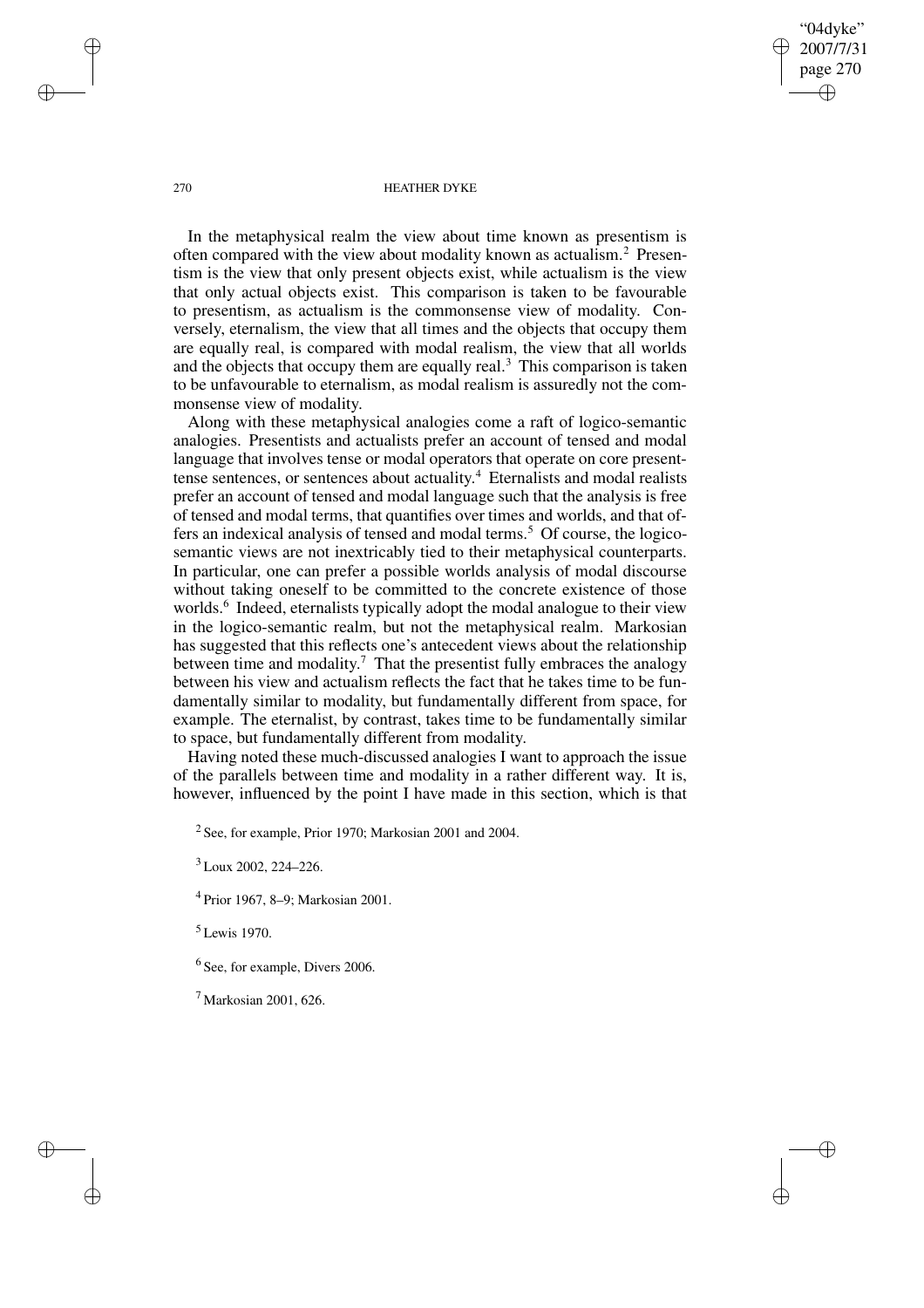✐

✐

there are both logico-semantic and metaphysical analogies between time and modality. I want, first, to note how the relationship between language and metaphysics influences contemporary metaphysical investigation.

## 2. *The Language-Metaphysics Connection*

✐

✐

✐

✐

Most contemporary metaphysicians in the analytic tradition take the primary concern of metaphysics to be the systematic study of the most fundamental structure of reality as a whole.<sup>8</sup> Metaphysics studies the nature of existence, what it is for an entity to be an existing thing, and the natures of the most general kinds under which existing entities fall. Its subject matter is, thus, reality itself, and its aim is to discover the nature and structure of that reality.

How do metaphysicians carry out this investigation into the nature of reality? Like any other investigation, it must have some preliminary data, consideration of which constitutes its starting point. It is widely agreed that the data for a metaphysical investigation are our ordinary thought and talk about (or our representations of) the world.<sup>9</sup> Michael Loux suggests that metaphysical disputes typically display a certain general structure.<sup>10</sup> They are often organised as responses to a question about the existence of things of a very general type or category. Examples include: Are there properties? Are there propositions? Are there events? Loux continues,

In each case, there is a body of pre-philosophical facts that function as data for the dispute. One party to the dispute insists that to explain the relevant pre-philosophical facts, we must answer the existential question affirmatively. The other party claims that there is something philosophically problematic in the admission of entities of the relevant sort into our ontology, and argues that we can account for the pre-philosophical facts without doing so.<sup>11</sup>

In general, then, metaphysical investigations begin with existential questions, where the entities whose existence is in question are of very general kinds. Appeal is then made to our ordinary conceptual representations of the world, and consideration is given as to whether those representations commit us to the existence of entities of the kind in question. It is often the case

<sup>8</sup> Lowe 1998, 2.

<sup>9</sup> See, for example, Laurence and Macdonald 1998, 6; Loux 2002, 16.

<sup>10</sup> Loux 2002, 16.

 $11$  Loux 2002, 16.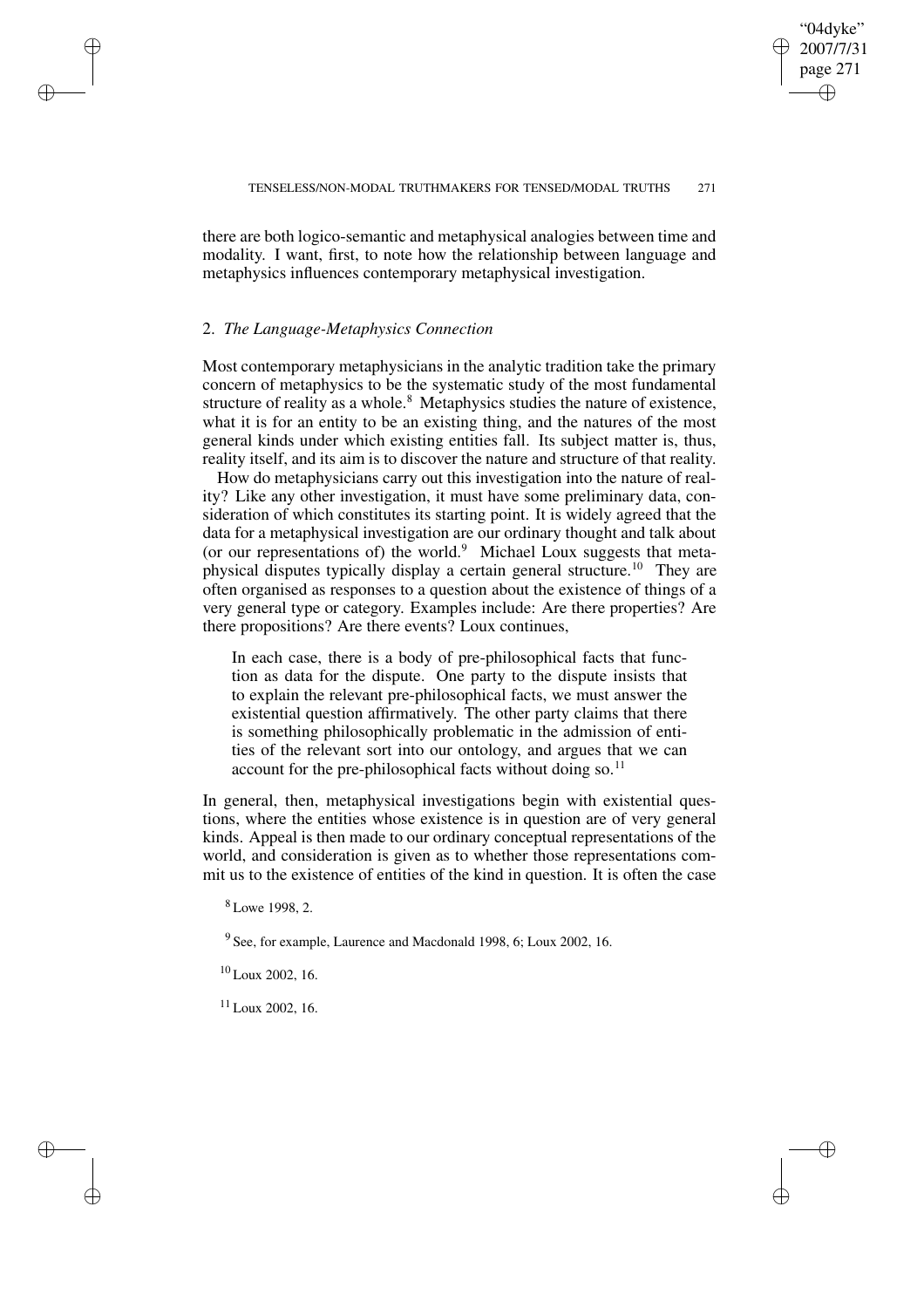"04dyke" 2007/7/31 page 272 ✐ ✐

✐

✐

## 272 HEATHER DYKE

that they seem, prima facie, to do so. Proponents of their existence take this prima facie commitment to support their case. Opponents of their existence argue that the commitment is only apparent, and attempt to find some other way of accounting for it.

# 3. *The Metaphysical Debate About Time*

One metaphysical debate that has been structured in the way outlined in the previous section is the debate about the ontological status of tense in the philosophy of time. According to the A-theory of time, there is an objective, ontological distinction between the past, present and future, so there are tensed facts.<sup>12</sup> According to the B-theory of time, there are no tensed facts. So the debate is focused around an existential question: are there tensed facts? In support of its claim about the existence of tensed facts, A-theorists often appeal to features of our ordinary linguistic representations of temporal reality, namely, that many of them are tensed, true, and irreducible to, or untranslatable by any tenseless linguistic representations. So, for example, a token, u, of the sentence 'The enemy is now approaching'<sup>13</sup> is tensed, true (let us suppose) and cannot be translated without loss of meaning by any tenseless sentence, such as, for example, 'The enemy's approach is (tenselessly) simultaneous with  $u'$ . The way in which these data are thought to provide that support is via the claim that, since there are some things that can only be said with the use of tensed sentences, there must be some facts in reality that can only be described, or expressed, using those sentences, namely, tensed facts.

The B-theory rejects the existence of tensed facts, and claims that we can account for the A-theory's pre-philosophical data without supposing them to exist. Early proponents of the B-theory tried to prove this by showing that tensed sentences could be translated, without loss of meaning, by tenseless sentences.<sup>14</sup> The idea behind this translation project was that if tensed expressions are not needed to completely describe reality, it must follow that there is no feature of reality that they describe. So, if successful, the translation project wasthought to show that in reality there is no distinction between past, present and future.

✐

✐

✐

 $12$  By 'fact' I mean an extra-linguistic entity. I take no position on whether facts must have a certain sort of structure. I simply use the term to denote some part of the extra-linguistic world, as opposed to a linguistic entity.

<sup>&</sup>lt;sup>13</sup> This example originates with Gale 1962.

<sup>&</sup>lt;sup>14</sup> See, for example, Russell 1915, Goodman 1951; Ouine 1960, and Smart 1963.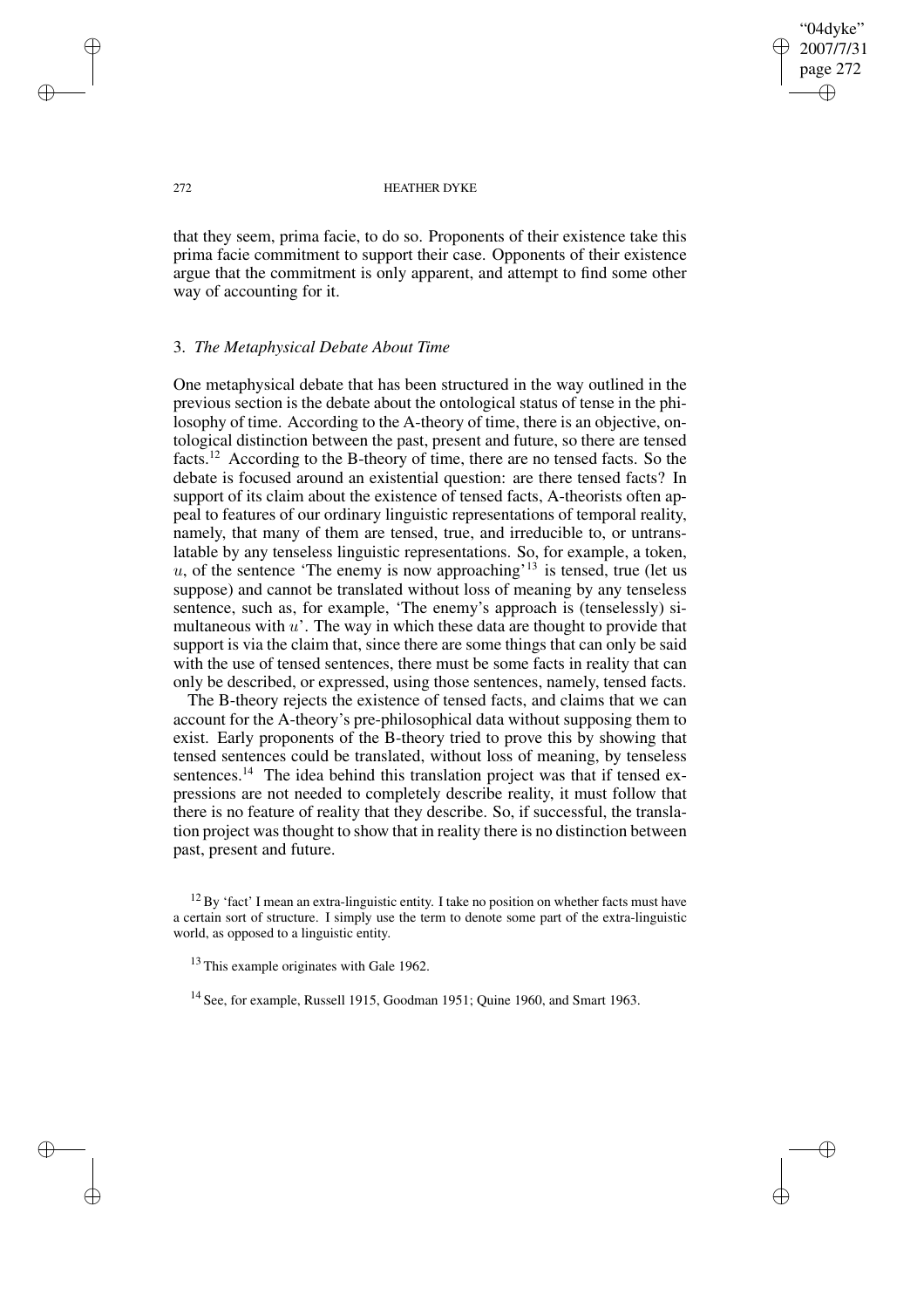"04dyke" 2007/7/31 page 273

✐

✐

✐

✐

It is clear that proponents of both the old B-theory of time and the Atheory of time were working on the assumption that language is a guide to ontology. Implicit in both their positions is the idea that there is one true description of temporal reality, and once we have arrived at that description, the next step is simply to read off the nature and structure of temporal reality from the nature and structure of the representations contained in it. To see that they do both make this assumption, we merely have to consider their disagreement. Proponents of the existence of tensed facts argue that, since there are true, ineliminable tensed sentences, reality contains tensed facts. Opponents of the existence of tensed facts argue that true tensed sentences are eliminable in favour of tenseless sentences, so reality does not contain tensed facts. Their disagreement, therefore, is over whether tensed truths are eliminable. If they are not eliminable, the implication is that they are part of the ontologically privileged description, which informs us of the ontological nature of reality. If they are eliminable, the implication is that they are not part of the ontologically privileged description, which tells us something different about the ontological nature of reality. Thus, protagonists in this debate agree that there is one true description of reality, which can inform us about the ontological nature of reality, but they disagree over which truths that true description contains.

## 4. *One True Description of Reality*

✐

✐

✐

✐

There are at least two different ways of understanding this notion of 'one true description of reality'. According to the first interpretation, the one true description of reality is the collection of all the truths that there are.<sup>15</sup> This collection contains the truths of physics, and of the other sciences. It contains ordinary, everyday truths, political and economic truths, moral truths (if there are any), and so on. Since it contains all the truths that there are,

 $15$  The idea that there can be a set of all truths has been shown to be paradoxical (see, for example, Grim 1984). The idea is that if we assume that there is a set of all truths, then to each subset of it, or element of its power set, there will correspond a unique truth. It follows that there will be at least as many truths as there are elements of the power set. But by Cantor's power set theorem the power set of any set will be larger than the original. It follows that there are more truths than there are members of the original set of all truths. So that set cannot be the set of all truths. However, there are at least three strategies for preserving a non-paradoxical notion of 'all the truths'. These are the restriction strategy, the class strategy and the non-maximal strategy. For more on these strategies see Divers 2002, 245–256. My preference is for the last of these strategies. However, for my purposes I will simply assume that some non-paradoxical notion of 'all the truths' can be preserved which adequately captures the idea that there is one true description of reality which is the collection of all the truths that there are.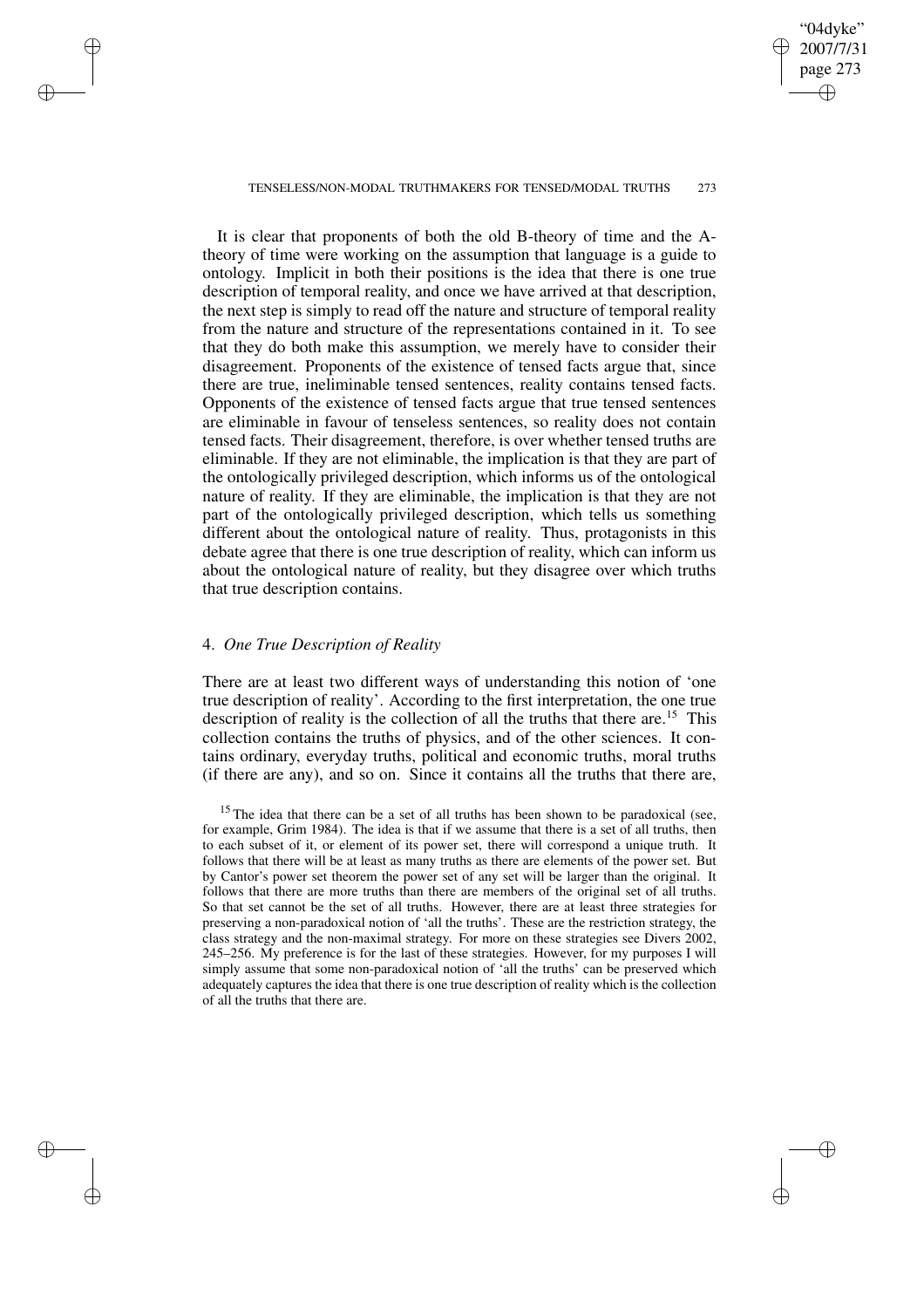"04dyke" 2007/7/31 page 274 ✐ ✐

✐

✐

274 HEATHER DYKE

and there are some tensed truths and some tenseless truths, it will contain both of these kinds of truth. The tensed truths, being context-dependent, may have to have their contexts of utterance made explicit in order to rule out the possibility of the one true description containing apparently contradictory 'truths'. For example, unless we make the context explicit, the one true description may contain the truth 'It is raining' and the truth 'It is not raining', which appear to contradict each other. Once we make the context explicit, however, we can see that they do not really contradict each other. The former utterance is produced at time  $t_1$ , when it is raining, and the latter is produced at time  $t_2$ , when it is not raining. I will call this interpretation of the notion of 'one true description of reality' the Weak Linguistic Thesis (WLT):

WLT There is one true description of reality that contains all the truths that there are.

This cannot be the sense of 'one true description of reality' over which the A- and B-theorists disagree. They both accept that ordinary tensed sentences can be determinately true. So they would not deny that there is a collection of all the truths that there are, where that collection includes both tensed and tenseless truths. There must be an alternative interpretation of the notion which allows for their disagreement.

An interpretation that permits the disagreement between A- and B-theorists is that there is one true description of reality which contains a subset of all the truths that there are. This subset of truths is ontologically perspicuous, in that each truth in it reveals the nature of the fact that it describes, and that makes it true. In order for this to be the case, there can be no more than one truth per fact. If there were more than one truth per fact, then a choice would have to be made as to which was the most ontologically perspicuous. So this notion of the one true description of reality involves a commitment to the view that there is a one-to-one correspondence between truths in the one true description and facts in the world. I will call this interpretation of the notion of 'one true description of reality' the Strong Linguistic Thesis (SLT):

SLT There is one privileged, true description of reality, the sentences of which (a) stand in a one-to-one correspondence with facts in the world, and (b) are structurally isomorphic to the facts with which they correspond.<sup>16</sup>

✐

✐

✐

<sup>&</sup>lt;sup>16</sup> SLT does not imply that for every fact there is a sentence describing it. To think that there is just one true description of reality need not involve thinking that the description is complete. There have been, are and will be many facts that remain forever undescribed by language users. Instead, the one-to-one correspondence between truths and facts alluded to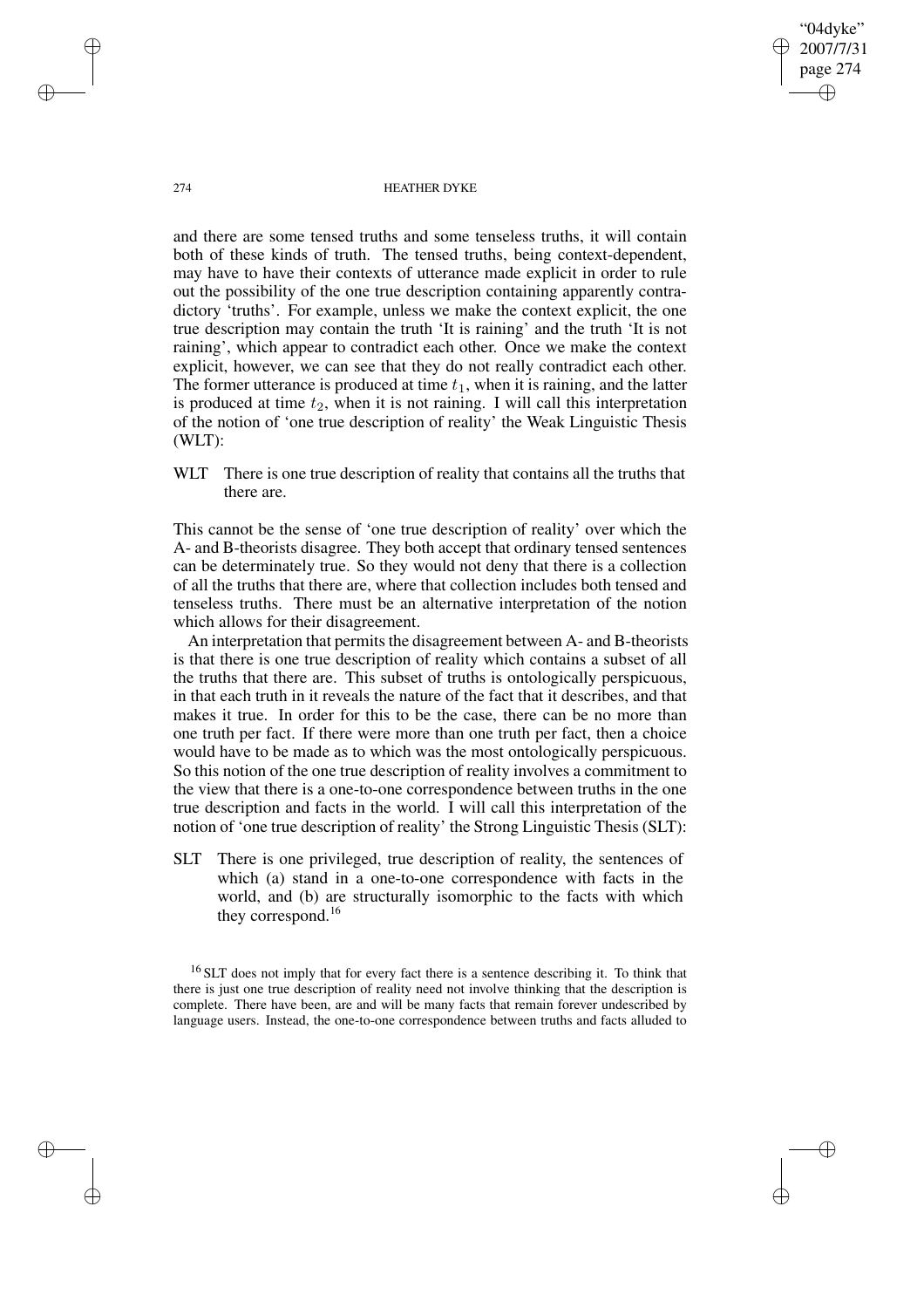✐

✐

✐

✐

)4dvke' 2007/7/31 page 275

✐

✐

✐

✐

SLT captures the notion of 'one true description of reality' implicitly assumed by both A- and B-theorists. Their disagreement is over which truths that description contains. For the A-theory of time it contains tensed sentences, and *because* it contains tensed sentences, reality contains tensed facts. In order to reach the conclusion that there are tensed facts from the premise that there are ineliminable tensed sentences in the one true description, one must think (i) that there is a fact corresponding to every truth in that description, and (ii) that the truths are structurally isomorphic to the facts. Without (i) the A-theorist would not be able to infer that there are *any* ontological counterparts to her tensed truths. Without (ii) she would not be able to infer that those ontological counterparts are *tensed*.

For the old B-theory of time the one true description is given to us by a language purged of tensed expressions. Because, according to her, tensed sentences are eliminable in favour of tenseless sentences, the one true description contains only tenseless sentences. She concludes from this that reality contains only tenseless facts. Once again, in order to reach this conclusion she must think (i) that there is a fact corresponding to every truth in that description, and (ii) that the truths are structurally isomorphic to the facts. Without (i) the she would not be able to infer that there are *any* ontological counterparts to her tenseless truths. Without (ii) she would not be able to infer that those ontological counterparts are *tenseless*. So, for the old B-theory, even though tensed sentences are true, they are not part of the one true description, as that is one that has a fact corresponding to, and discernible from, every sentence contained in it.

When presented with SLT it may be that most, if not all, philosophers (and not just philosophers of time) would explicitly reject it. That is all well and good. I too think it is false, and I shall be arguing for that conclusion. But my point here is that whether or not one thinks it false when considering it on its own merits, the logic of the arguments of the A- and old B-theorists requires that it be assumed. Once we make it explicit, and then reject it, we can see that this dispute is, by and large, fruitless.

Both A-theorists and old B-theorists thought that an acceptable means of arriving at the one true description of reality, understood in the restricted sense of SLT, is the method of paraphrase. The idea behind the method of paraphrase is that it seems to offer a way out of being committed to the existence of entities apparently implied by the sentences of ordinary language. The aim of the method of paraphrase is to find a sentence that conveys all the same information as that conveyed by the original, problematic sentence, but which lacks the original's apparent ontological commitments. If a suggested paraphrase fails in either of these respects then the proponent of the

here should be understood as implying that for any fact in the world there is at most one truth in the one true description.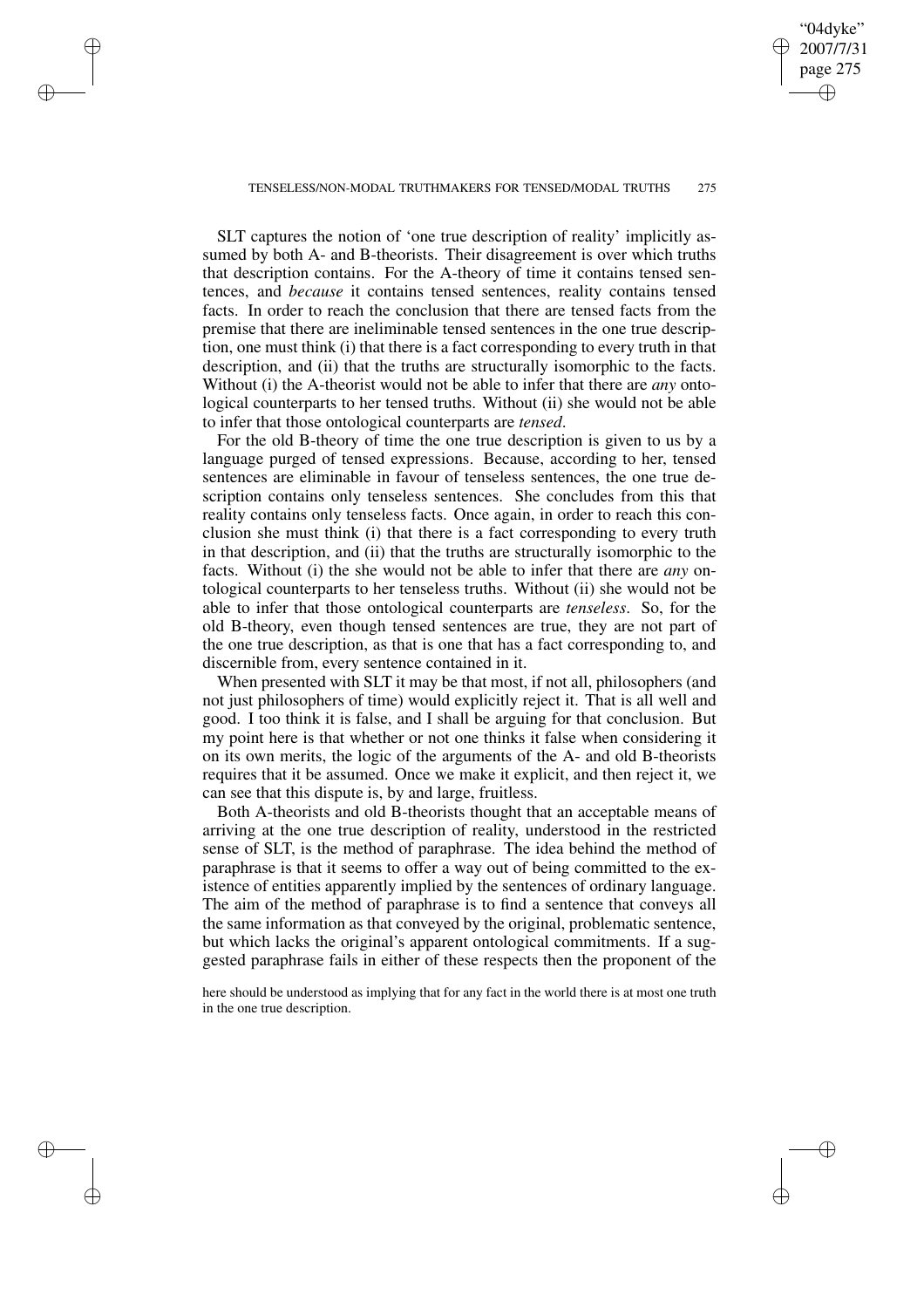"04dyke" 2007/7/31 page 276 ✐ ✐

✐

✐

## 276 HEATHER DYKE

existence of the entities in question can argue that the paraphrase is inadequate, and retain her commitment to their existence. Consequently, when the method of paraphrase is employed on a particular metaphysical issue, debate often centres on whether a suggested paraphrase really does convey all the information conveyed by the original sentence.

A-theorists argued that any tenseless paraphrase of a tensed sentence fails to completely capture the meaning of the original, and is thus an inadequate paraphrase. B-theorists argued that the tenseless paraphrases did indeed convey all the information conveyed by their tensed counterparts, so they were adequate paraphrases. However, the tenseless sentences lacked the unwanted ontological implications of the tensed sentences, and were, for that reason, ontologically more accurate descriptions of temporal reality. Consequently, in this, as in other metaphysical disputes, the debate about the nature of temporal reality was quickly transformed into a debate about the meanings of temporal sentences.

# 5. *The New B-Theory of Time*

More recently, B-theorists have abandoned the attempt to find tenseless translations for tensed sentences. They now argue that, even though tense is ineliminable from natural language, that in itself does not force us to admit the existence of tensed facts.<sup>17</sup> Instead, the fact in the world responsible for making true any true tensed sentence is a purely tenseless fact. For example, the truthmaker of a token,  $u$ , of the tensed sentence 'The enemy is now approaching' is the tenseless fact that the enemy's approach is (tenselessly) simultaneous with  $u$ . So-called new B-theorists of time have rejected the strategy of starting their metaphysical enquiry with the pre-philosophical data of the fact that ordinary language is irreducibly tensed, and of asking what that can tell us about the nature of temporal reality. Rather than employing an account of the semantics of temporal language to arrive at conclusions about the ontological nature of time, they employ an account of the ontological nature of time to explain the semantics of temporal language.

How does the new B-theory fit in to the methodological structure of a metaphysical dispute characterised in §2 and exemplified by the debate between the A-theory and the old B-theory of time? Its proponents agree with the A-theory that tense cannot be eliminated from natural language, but they deny that that implies that time itself is tensed. The only way they can sustain this position is if they reject SLT, and its corollary, that paraphrase is

<sup>17</sup> Mellor 1998, Smart 1980.

✐

✐

✐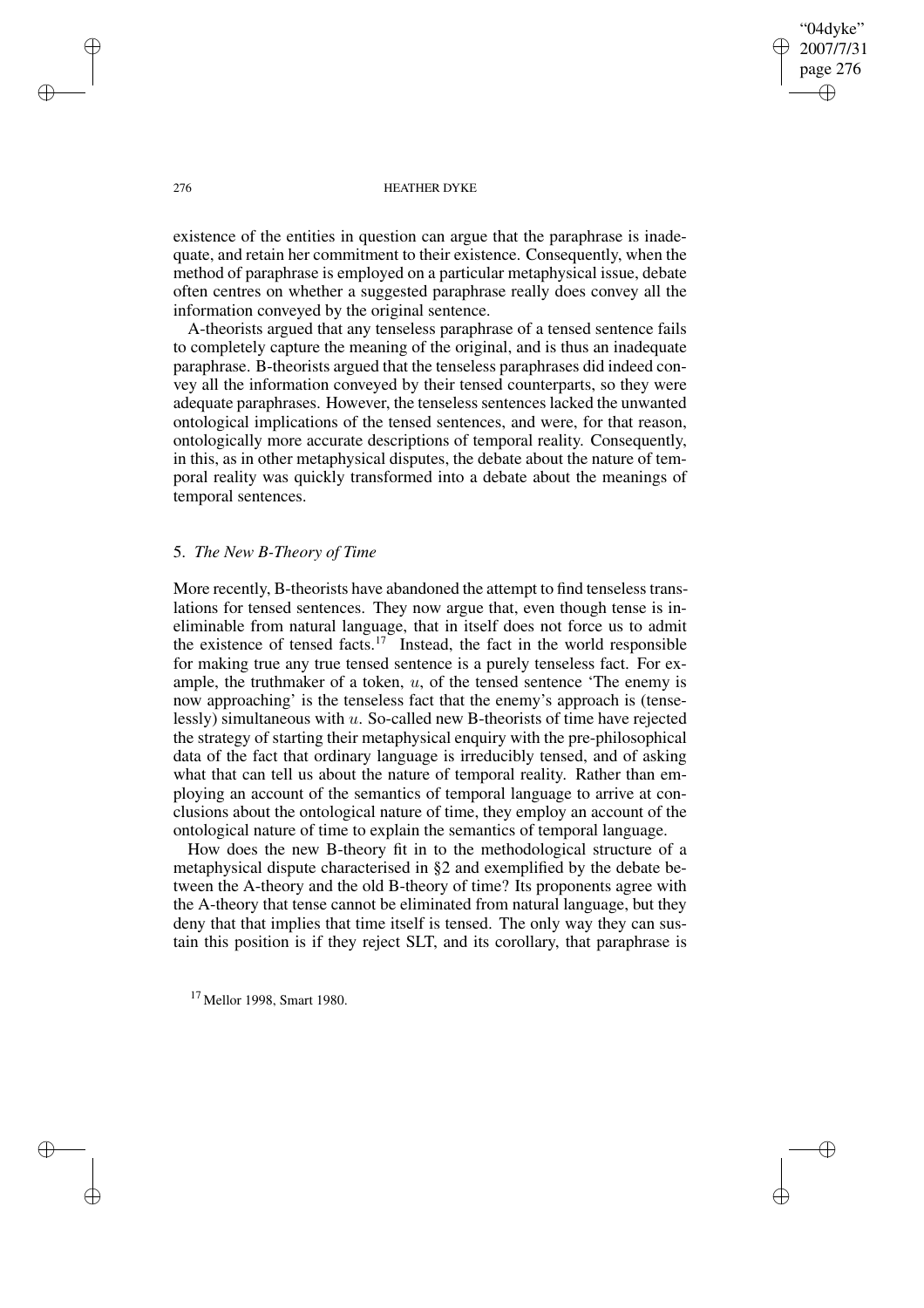"04dyke" 2007/7/31 page 277

✐

✐

✐

✐

ontologically significant. If SLT is true, then there is one privileged true description of temporal reality the sentences of which (a) stand in a one-to-one correspondence with facts in the world, and (b) are structurally isomorphic to the facts with which they correspond. That description will be either tensed or tenseless. If it is tensed, then reality itself is tensed, and if it is tenseless, then reality is tenseless. Given that this is the structure of the debate between A-theorists and old B-theorists, it should be clear that there is simply no room for the position of the new B-theorist, according to which language is irreducibly tensed, but time is tenseless, unless the underlying assumption, SLT, is relinquished. By asserting their position they must, therefore, whether they realised it or not, have rejected that underlying assumption.

The truthmaker variant of the new B-theory thus rejects SLT. It need not reject WLT, according to which there is a true description of reality, which is a collection of all the truths that there are. But it denies that the sentences of that description stand in a one-to-one correspondence with the facts in the world, or that those sentences need be structurally isomorphic to the facts that make them true. The ratio of true sentences to facts in the world can instead be many-to-one. For each fact there can be many ways of accurately describing it. Tensed sentences are true and irreducible to tenseless sentences, but it does not follow that there must be some extra-linguistic fact corresponding to the additional information that they convey over and above that conveyed by tenseless sentences.

The debate between the A- and both versions of the B-theory of time can be illustrated by considering the following argument:

## *The argument from tensed language*

✐

✐

✐

✐

- (1) Some tensed sentences are untranslatable into tenseless sentences without loss of meaning.
- (2) If there are tensed sentences which are untranslatable and true, then there are corresponding, irreducible tensed facts.
- (3) Some of those tensed sentences which are untranslatable are also true.
- (4) Therefore, some irreducible tensed facts exist.<sup>18</sup>

According to the A-theory this argument is sound. If some true sentence makes an ineliminable reference to the pastness (say) of an event, that must

<sup>&</sup>lt;sup>18</sup> The first premise of this argument is logically redundant, as the argument would be valid without it. However, it is not dialectically redundant, as it allows us to distinguish two different ways of challenging premise 3: either by denying that there are any true tensed sentences that are untranslatable, or by denying that there are any tensed, untranslatable sentences that are true.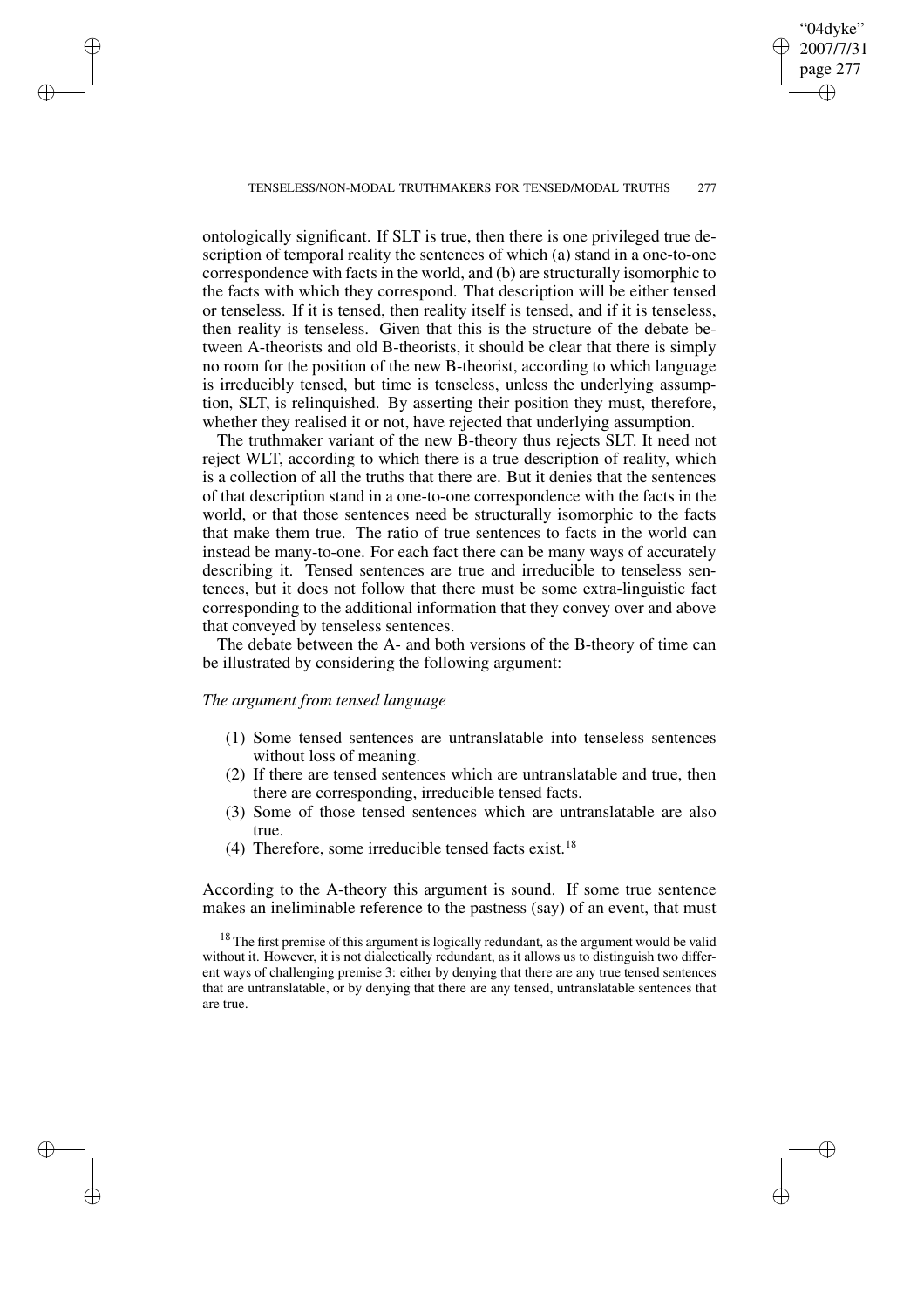04dvke' 2007/7/31 page 278 ✐ ✐

✐

✐

### 278 HEATHER DYKE

be because there exists a fact about the pastness of that event to which that sentence refers. So, according to A-theorists, the argument from tensed language establishes the existence of tensed facts.<sup>19</sup> The old B-theory thought that the argument from tensed language was unsound because premise 1, (and therefore also premise 3, see note 18) is false. Its proponents offered a variety of translation schemas, which purported to show how any tensed sentence could be replaced by some tenseless sentence without any loss of meaning. But these attempts failed, because premise 1 is true.

The new B-theory also takes the argument from tensed language to be unsound, but it rejects premise 2. Tensed sentences are not translatable by tenseless sentences, as premise 1 says, but it is not the case that the only alternative to this is that they refer to tensed facts. Indeed, premise 2 conceals the implicit, and illicit, inference from claims about language to conclusions about reality, which is precisely what new B-theorists reject. It is possible for there to be true tensed sentences that cannot be translated by tenseless sentences even if there are no tensed facts. A tensed sentence can be irreducible, in that no tenseless sentence can capture the entire meaning conveyed by it, while still being made true by a purely tenseless fact. It thus rejects the notion that there is one true description of temporal reality, in the sense given by SLT, and that our goal is to arrive at that description and then simply to ascertain from its nature, the nature of temporal reality described by it.

What was accepted by the A-theory and the old B-theory, and rejected by the new B-theory, is that we can move by valid inference from premises about the nature of language to conclusions about the nature of reality. The A-theorist thought that we can conclude that reality is tensed from the fact that ordinary language is irreducibly tensed. The old B-theorist thought that we would be committed to this conclusion, if it was true that ordinary language was irreducibly tensed, but she thought that it wasn't. The new Btheorist, on the other hand, accepts that ordinary language is irreducibly tensed, but denies that reality is tensed. Therefore, she rejects any move from the nature of temporal language to the nature of temporal reality as fallacious.

The question I want to address now is whether this approach to the relation between temporal language and temporal reality can be adopted in the realm of modality. I think it can, and that doing so will reveal an advantageous approach to the metaphysics of modality.

✐

✐

✐

<sup>&</sup>lt;sup>19</sup> Craig 2000 offers an argument for the reality of tense, which he calls the argument from the ineliminability of tense. That argument is somewhat similar to this one. I criticise that argument in Dyke 2003.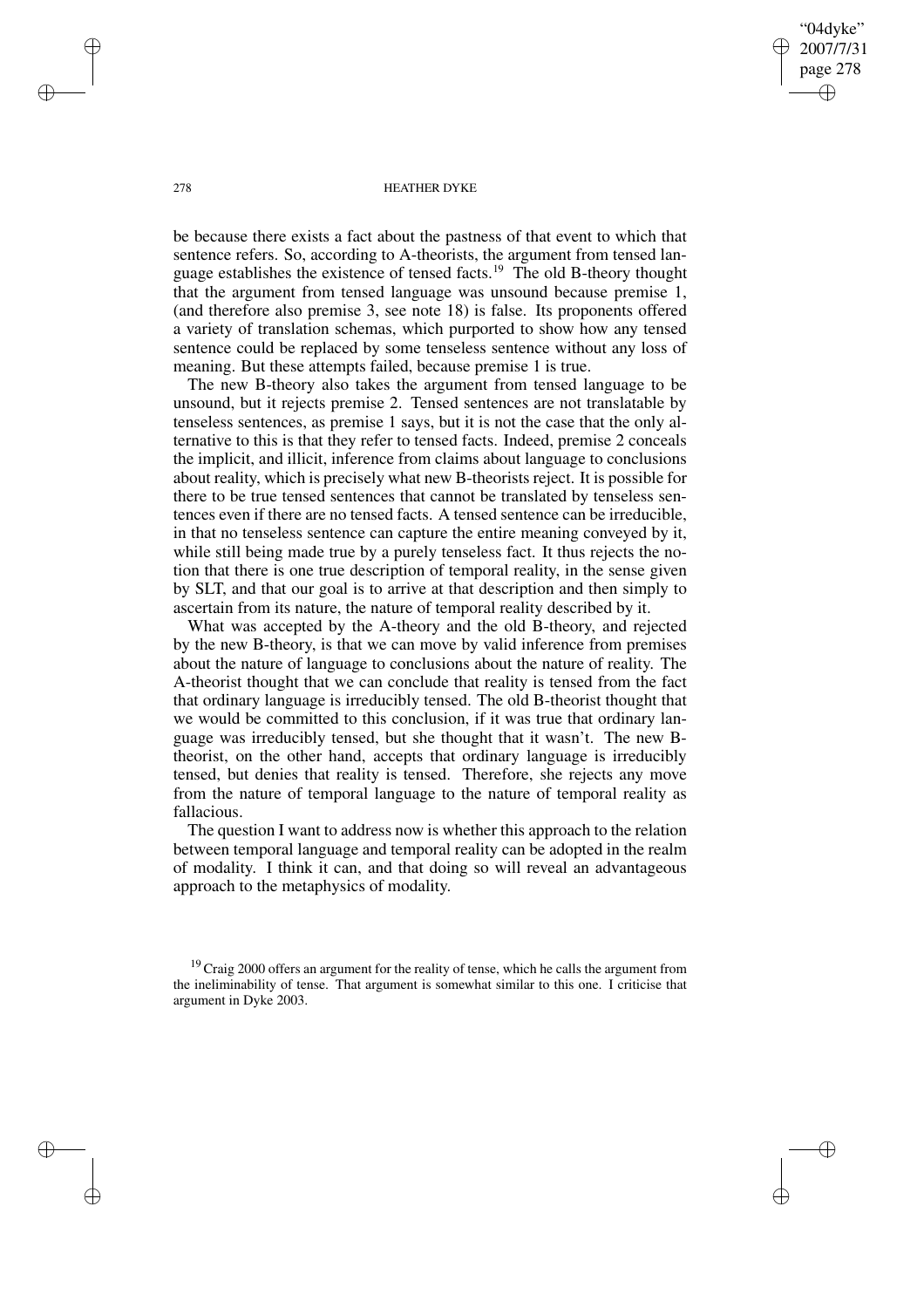04dyke' 2007/7/31 page 279

✐

✐

✐

✐

# 6. *A Debate About Modality*

✐

✐

✐

✐

One of the central issues in modality is whether or not modal notions can be given a completely reductive analysis, such that the analysis is entirely free of modal notions. Sider cites three reasons why one might want to achieve such an analysis.<sup>20</sup> The first is epistemological. Many modal truths are known a priori, yet it seems odd that we can know such truths without the benefit of empirical or sensory evidence. If we can define modal notions in terms of notions for which we have an adequate epistemological basis, then the status of our claims to modal knowledge might be explained. A second reason why we might seek a reduction of the modal to the non-modal is metaphysical. Sider asserts that

Reductionism is required by any ontology that claims to give a comprehensive account of reality in terms of primitive entities and notions that do not include modal notions.<sup>21</sup>

So, according to Sider, if we want our account of reality to be free of modal notions, we need to exclude them by defining them in terms of non-modal notions. This is, presumably, so that everything that is ordinarily expressed by a modal term or sentence can be expressed instead by a non-modal term or sentence. A further metaphysical reason for requiring a reduction of the modal to the non-modal, noted by Sider, is driven by considerations of parsimony. He writes,

The metaphysician prefers desert landscapes when she can get them; when it is possible to reduce, we should. Of course the reduction might fail; parsimony gives us reason to search, but does not guarantee success.<sup>22</sup>

Sider's discussion of the reduction of the modal to the non-modal, and the motivations for it, is carried out in terms of the reduction of modal *terms* to non-modal *terms*. So the aim of the reduction is to replace modal language with non-modal language. However, the underlying aim of any metaphysician concerned to achieve a reduction of the modal to the non-modal is surely to show that reality itself is non-modal. Here we begin to see parallels between the modal and temporal debates. Early on in the temporal debate the question at issue was whether tensed language could be reduced

<sup>20</sup> Sider 2003.

<sup>21</sup> Sider 2003, 184.

<sup>22</sup> Sider 2003, 185.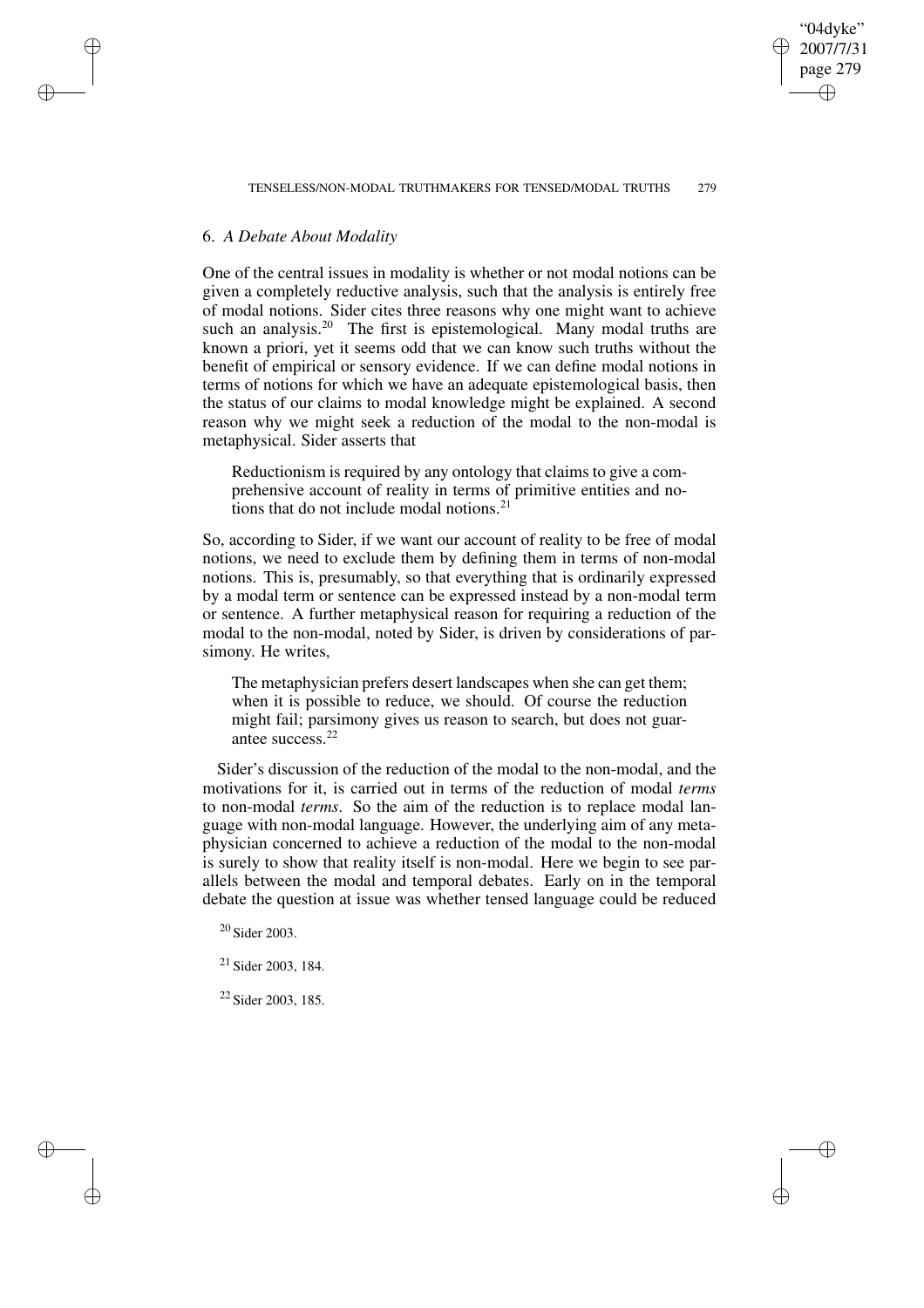04dvke' 2007/7/31 page 280 ✐ ✐

✐

✐

### 280 HEATHER DYKE

to or replaced by tenseless language. The significance of this linguistic issue, however, was taken to be that it had implications for the metaphysical nature of time. Here, in the debate about modality, the question at issue is whether modal language can be reduced to or replaced by non-modal language. The significance of this linguistic issue is taken to be that it has implications for the question of whether modal entities exist in reality.

That the real issue is metaphysical rather than merely linguistic is seen more clearly when we consider Sider's third motivation for a reduction of modality stated above, which was from considerations of parsimony. This motivation is surely driven by a desire not to be forced to recognise the existence of modal properties or facts. In other words, the metaphysician does not want to recognise modality as a constituent of extra-linguistic reality. The metaphysician, as Sider notes, prefers desert landscapes to more abundant ones. She does not merely prefer desert representations of the landscape, however abundant it may actually be. What this suggests, though, is that by seeking to reduce modal terms to non-modal terms, a reductionist is really seeking not to have to recognise modal entities as part of extralinguistic reality, and also believes that she can achieve this just by concentrating on a reduction of modal language to non-modal language. Why else, it must be asked, would one bother to seek to reduce modal language to nonmodal language? If one could deny the existence of modal entities without having to effect such a reduction, then that, surely, would be preferable.

What are the alternatives to reductionism in this debate regarding the status of modal discourse? Sider notes two: primitivism and eliminativism.<sup>23</sup> Primitivism is the view that modality is unanalysable, so is opposed to reductionism, according to which modality is analysable. So described, primitivism is a view about modal discourse; that it is unanalysable or irreducible to non-modal discourse. The ontological dimension of primitivism, though, must be the idea that modality *is* a constituent of reality. Parsimony, recall, can push us to seek reductions of one kind of discourse to another in the hope that we can arrive at the desired representation of a desert landscape, but if a reduction is unavailable, then the dream of a desert landscape, it seems, must be equally unavailable. Eliminativism, like reductionism, denies that modality is a feature of reality, but like primitivism, sees no chance of a successful reduction of modal to non-modal discourse. According to the eliminativist, reality contains no modal features, so any discourse that appears to refer to such features must either be in error, or not be truth-apt.

As I suggested above, I think there are important parallels between the debate about modality and the debate about tense. These can best be brought

✐

✐

✐

<sup>&</sup>lt;sup>23</sup> There are other alternatives to reductionism, which can also be seen as responses to the argument from modal language, but I shall focus on these two.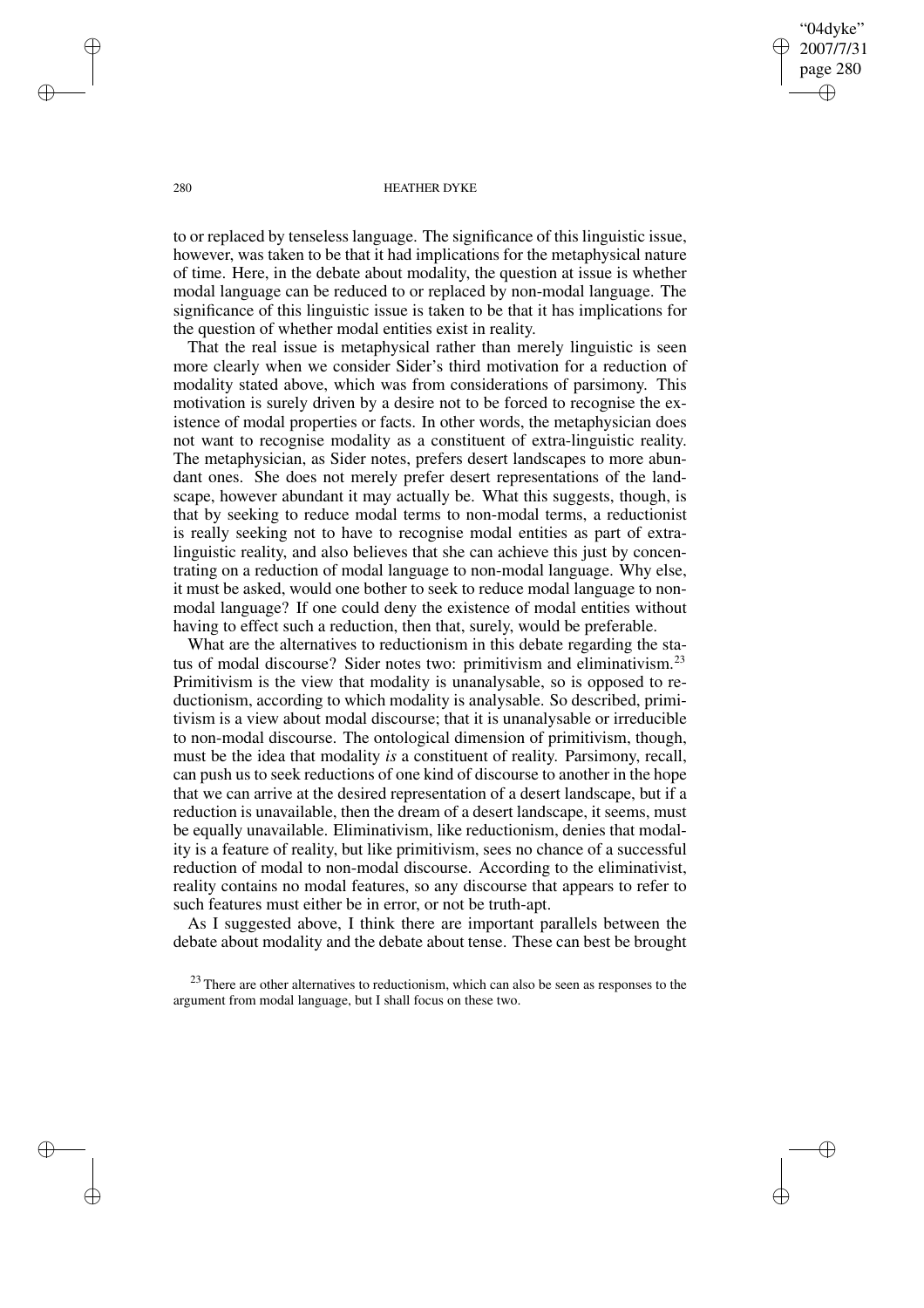"04dyke" 2007/7/31 page 281

✐

✐

✐

✐

out by considering a modal version of the argument from tensed language, and the possible responses to it.

## *The argument from modal language*

✐

✐

✐

✐

- (1) Some modal sentences are untranslatable into non-modal sentences without loss of meaning.
- (2) If there are modal sentences which are untranslatable and true, then there are corresponding, irreducible modal facts.
- (3) Some of those modal sentences which are untranslatable are also true.
- (4) Therefore, some irreducible modal facts exist. $24$

As I noted above, according to Sider, the three positions available with respect to whether modal discourse is reducible to non-modal discourse are reductionism, primitivism and eliminativism. Reductionism denies premises 1 and 3 of the argument from modal language. According to it modal notions are reducible to non-modal notions, so it is possible to achieve a correct account of reality without employing any modal notions. Hence, the reductionist concludes, we are not forced to countenance modality as a constituent of reality. Primitivism accepts the argument from modal language as sound. It denies that modal discourse can be reduced to non-modal discourse, and it accepts premise 2, that if some discourse is irreducible then it implies the existence of facts that can only be described by that discourse. Since some modal sentences are true, primitivism concludes that there are modal facts. The desert landscape is simply not to be had when it comes to modality. Eliminativism rejects the conclusion of the argument from modal language by rejecting premise 3. Since there are no modal facts, according to the eliminativist, any sentences that imply that there are modal facts must not be true. Modal sentences imply that there are modal facts, so modal sentences are either systematically false, or simply not capable of truth or falsity.

In the debate between modal reductionism, primitivism and eliminativism so described, just as in the debate about tense, SLT plays a significant role. The debate between these three positions makes sense only if one takes the protagonists to have assumed it. Reductionism attempts to replace modal with non-modal discourse with the aim of showing that, since modal discourse is not needed for an adequate description of reality, there are no modal facts in reality. Thus, the reductionist assumes that there is one true description of reality the sentences of which stand in a one-to-one correspondence with facts in the world, and are structurally isomorphic to the facts with

 $24$  As in the temporal argument, the first premise of this argument is logically, but not dialectically, redundant.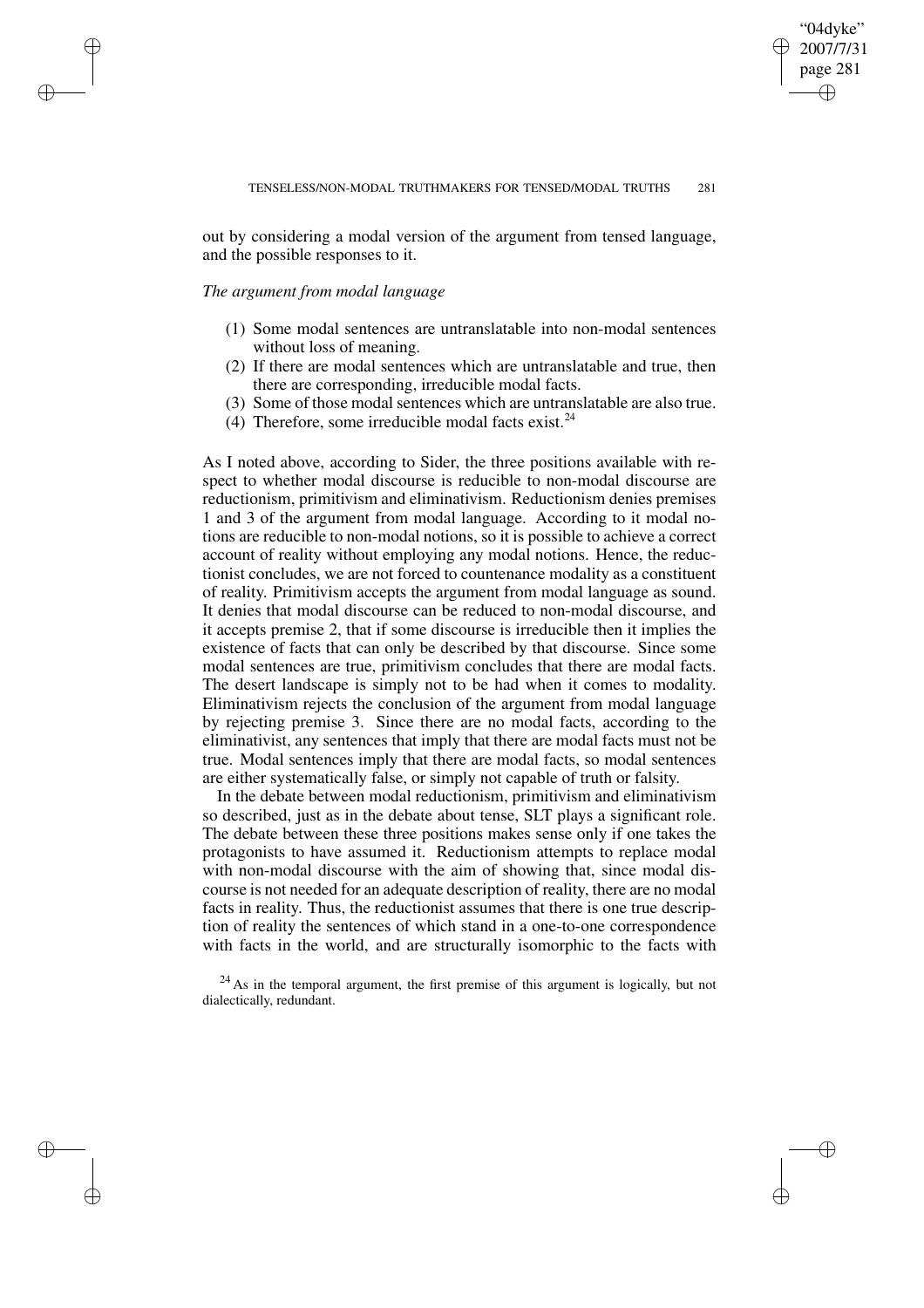04dyke' 2007/7/31 page 282 ✐ ✐

✐

✐

### 282 HEATHER DYKE

which they correspond. Since there are no modal truths in the privileged true description, she concludes that there are no modal facts. The primitivist argues that modal discourse cannot be replaced by non-modal discourse, so there are modal truths in the one true description, and consequently there are modal facts. The eliminativist, like the reductionist, thinks there are no modal facts, but like the primitivist thinks that modal discourse cannot be replaced by non-modal discourse, and consequently takes modal discourse to be in error, or not truth-apt. As a result, the eliminativist does not include modal discourse in the one true description of reality.

In the next section I will consider whether there is a strategy available in the debate about modality that, like the new B-theory of time, rejects SLT, and if so, whether such a strategy is likely to have any advantages.

## 7. *A Modal Analogue of the New B-Theory*

According to the strategy of the new B-theory of time the argument from temporal language is unsound because premise 2 is false. It is not the case that our only two options, with respect to the sentences of some domain of discourse which we take to be literally true, is to find some reductive analysis of them or to accept that there are facts that only they can describe. The availability of this strategy is a direct result of abandoning SLT. Instead of the two options presented by premise 2, we can argue that true tensed sentences may have truthmakers that do not involve tensed facts even if no reduction from a tensed sentence to a tenseless sentence is available.

With respect to the debate about modality a proponent of a parallel strategy would maintain that any true modal sentence may have a non-modal truthmaker even if no reduction of the modal sentence to a non-modal sentence is available. Thus, the argument from modal language does not force us to accept the existence of modal facts just on the basis of the unavailability of successful reductive analyses of modal language.

What sort of non-modal truthmakers might such a strategy suggest for modal truths? Mondadori and Morton suggest one answer to that question.<sup>25</sup> They argue, in line with the overlooked strategy, that modal statements can be objectively true, even though it is not possible to provide non-modal paraphrases of them. They further argue that, 'when such statements are true, they are true by virtue of actual facts about actual individuals'.<sup>26</sup> Although they do not express it in these terms, it is, I believe, instructive to see theirs

✐

✐

✐

<sup>25</sup> Mondadori and Morton 1976.

<sup>26</sup> Mondadori and Morton 1976, 4.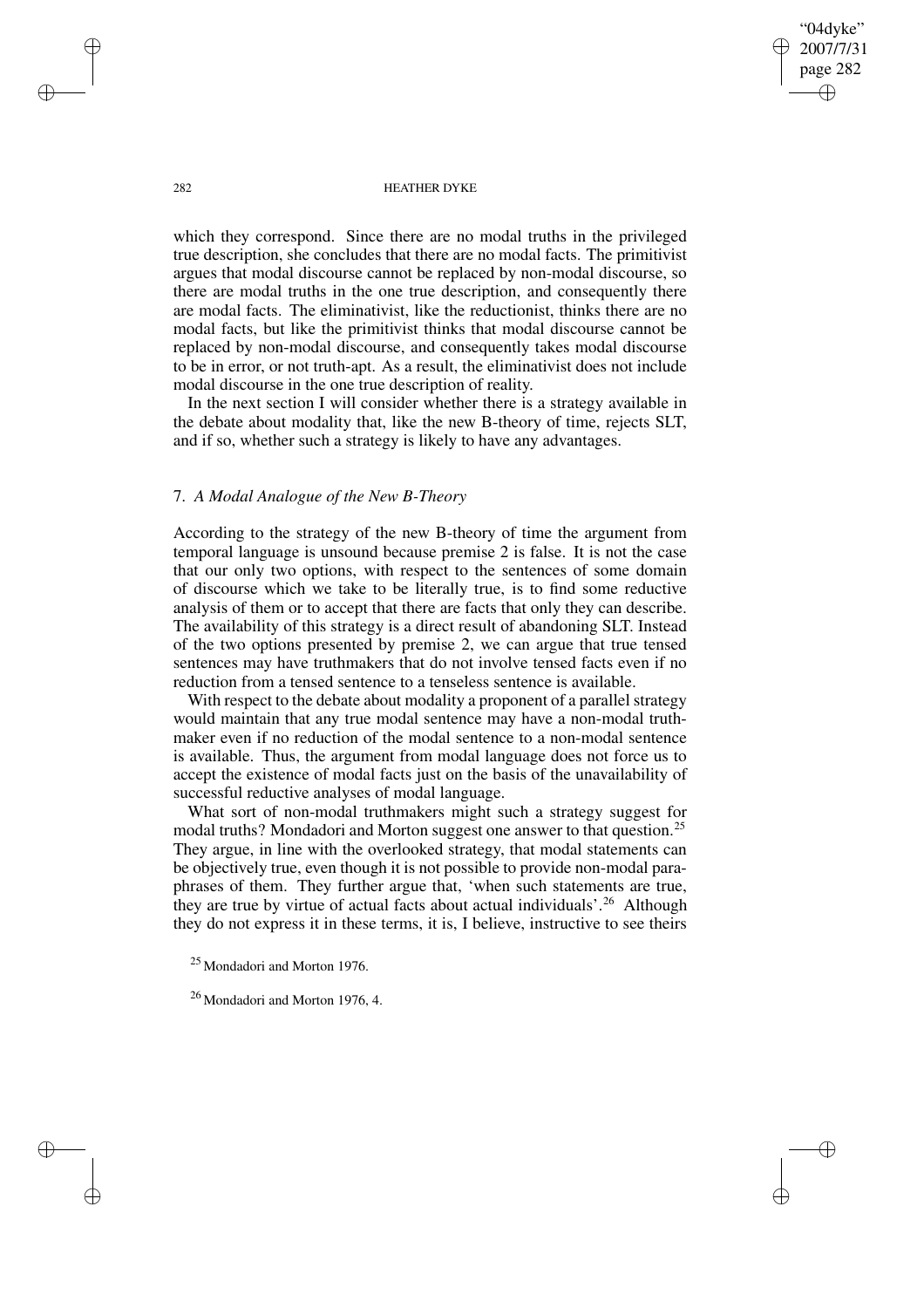04dvke' 2007/7/31 page 283

✐

✐

✐

✐

as a kind of 'multiple realisability' view of modality. They suggest that the sentence 'Ljubojevic might win the Petropolis Interzonal', uttered at some time,  $t$ , is made true by facts about Ljubojevic's state at  $t$ , (his strength and inventiveness), facts about the state of his opponents at  $t$ , and facts about the history of the tournament up to  $t$ . However, the predicate 'might win the Petropolis Interzonal' does not pick out exactly the same physical properties every time it is used. When applied to some other individual, it may result in a true sentence by virtue of that individual possessing quite different physical properties from those possessed by Ljubojevic at  $t$ , together with different facts about the tournament and the other contestants. So, according to Mondadori and Morton, modal predicates cannot be paraphrased by non-modal predicates but, when they occur in true sentences, the truthmakers of those sentences are physical facts about the actual objects (and their surroundings) to which the modal predicates are applied.

Another answer to the question of what the non-modal truthmakers are for modal truths is suggested by Heil.<sup>27</sup> Sentences about what is possible or necessary do not describe features of extra-linguistic reality. Instead they are, if true, made true by the conditions of correct application of our concepts. Consider a couple of examples. The sentences 'It is possible that water is a stimulant' and 'It is necessary that no circle is a square' are paradigm modal sentences. Our intuitions suggest that both are true and, as Sider noted, we seem to be able to recognise that they are both true on a priori grounds. According to the suggestion under consideration, each of those sentences is made true by facts about the conditions of correct application of our concepts.

Let's take the first sentence first. The embedded sentence 'Water is a stimulant' is false, but the attachment to it of the possibility operator results in a sentence that asserts that reality might have been such that it was true. In order for reality to have been that way, some part of reality would have had to satisfy the concept *water* and also the concept *stimulant*. Nothing about the application of the concept *water* precludes it from applying to something that also satisfies the concept *stimulant*, so the claim that something might have existed that satisfied both concepts is coherent. Thus, we can conclude that the sentence 'It is possible that water is a stimulant' is true.

Consider now the second sentence. Here the embedded sentence 'No circle is a square' is true, but the attachment to it of the necessity operator results in a sentence that asserts, not just that no circle is in fact a square, but that no circle could possibly be a square. Again, our intuitions are that the modal sentence is true. And the proposal under consideration explains that intuition. In order for reality to be such that some circle is a square, some part

<sup>27</sup> Heil 2003.

✐

✐

✐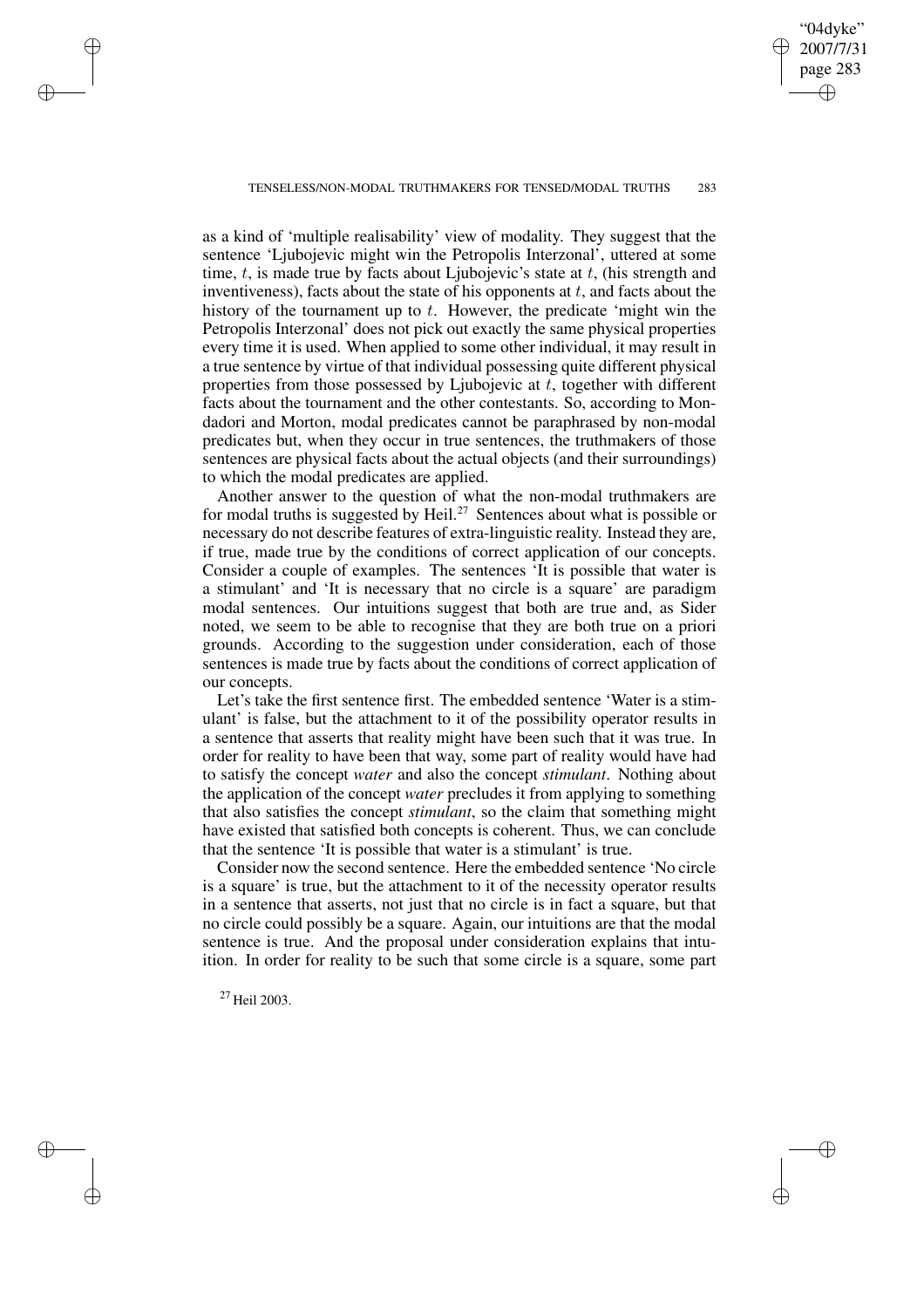04dvke' 2007/7/31 page 284 ✐ ✐

✐

✐

## 284 HEATHER DYKE

of reality must satisfy the concept *circle* and the concept *square*. But the conditions of application of the concept *circle* are such that they preclude anything from satisfying that concept if it also satisfies the concept *square*. Hence, it is not possible for anything to be both a circle and a square, so our modal sentence 'It is necessary that no circle is a square' is true.

The proposal that the truthmakers for modal truths are facts about our concepts and their conditions of application has a number of virtues. First, it explains the puzzle, noted by Sider, that generates the epistemological motivation for seeking a reduction of modal to non-modal discourse. That puzzle concerns how it is possible that we can have a priori knowledge of modal truths. If the truthmakers for such truths are facts about the conditions of application of our concepts, then there is no need to turn to mind-independent reality to discover that they are true. All we have to do is investigate our concepts and how we apply them. Second, there is no need to effect a reduction of modal to non-modal discourse, or to be an eliminativist, in order to deny that modality is a feature of extra-linguistic reality. Since such reductions have been notoriously difficult to come by, and eliminativism is an unattractive option given the extent to which modal discourse is embedded in our thought and language, that is a significant advantage of this approach. The desired desert landscape can, after all, be achieved without having to find a way of reducing modal to non-modal discourse. Third, one implication of this approach is that modality turns out to be a feature, not of the world, but of us and our thought and language. Since there seems to be no sense in thinking that the truthmaker for 'Water might have been a stimulant' or 'It is necessary that no circle is a square' exists in the world as part of extralinguistic reality, this seems to me to be a significant virtue of the proposal under consideration.

It should be noted, however, that the suggestions by Mondadori and Morton, and by Heil that I have described, are just two ways of developing the overlooked strategy with respect to modality. What is constitutive of this approach is that we do not have to show that modal truths are reducible to nonmodal truths in order to deny any commitment to modal facts. Modal truths can have non-modal truthmakers while remaining irreducible to non-modal truths. How one goes about determining what the truthmakers for modal truths are is a matter that is left entirely open by the strategy itself. There are many reductionist strategies with respect to modality, but these are, by and large, problematic.<sup>28</sup> One particular way in which they are often problematic is that the proposed reductions do not, in general, have the same meanings as the original modal claims. However, any of these strategies could plausibly be adopted within the structure of the overlooked strategy, and the fact

<sup>28</sup> See Sider 2003 for a survey of some of these strategies.

✐

✐

✐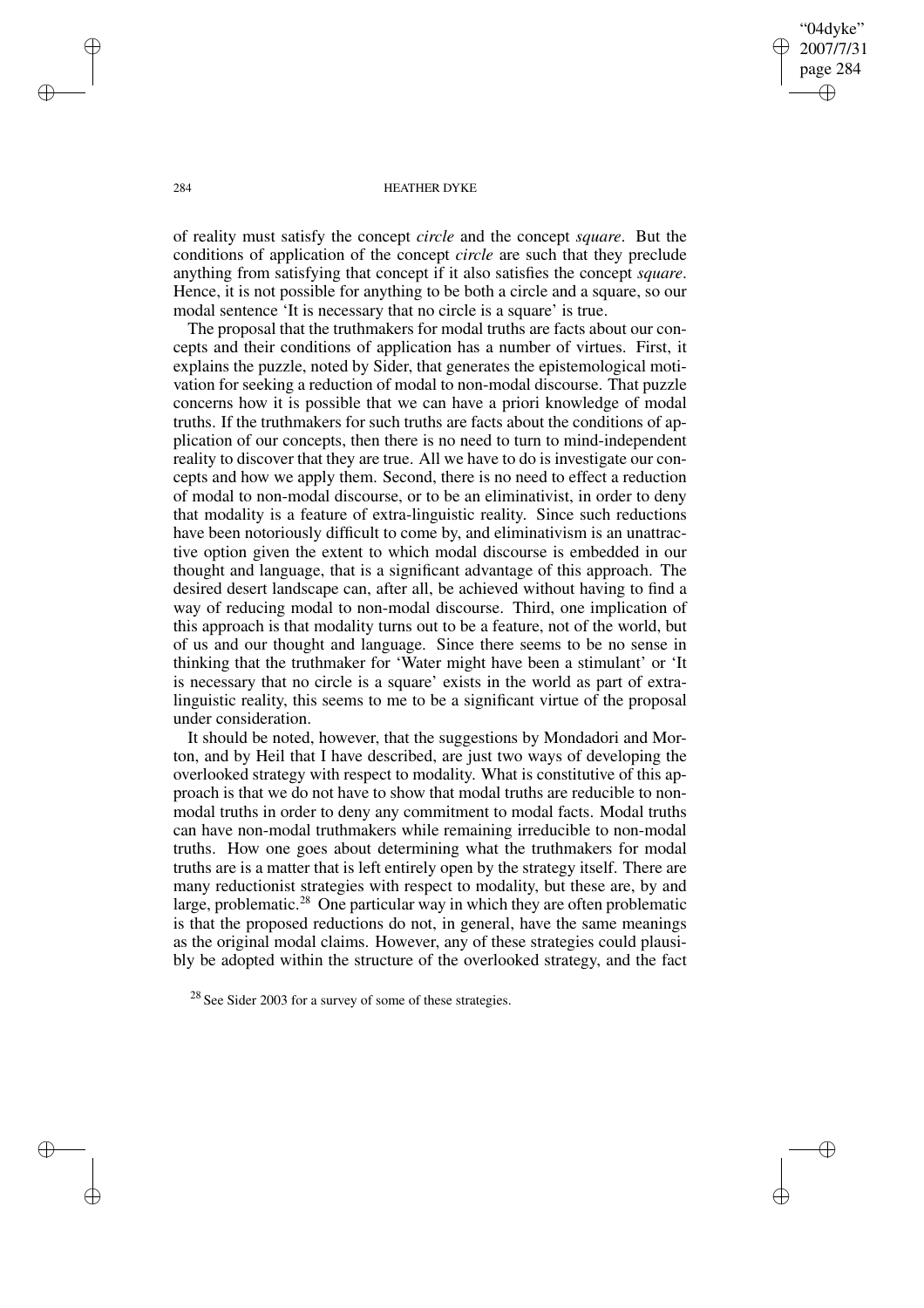✐

✐

that the analyses were not synonymous with the originals would not matter. Thus, one could offer any of the possible worlds analyses of modality (from Lewis's analysis in terms of concrete possible worlds, to linguistic, fictional or combinatorial analyses), such that the content of the proposed reduction would play the role, not of analysis, but of stating the truthmakers for modal truths. The fact that statements within these proposed reductions do not have the same meanings as the original modal claims is irrelevant to their ability to be statements describing the truthmakers of the modal claims.

## 8. *Conclusion*

✐

✐

✐

✐

In debates about the metaphysics of time and of modality, many analogies between positions in each of these debates have been alluded to, where these analogies have concerned both metaphysical positions and treatments of tensed and modal discourse. What I have suggested here is not a straightforward analogy between the two domains, but rather a parallel way of approaching them. My suggestion may not, in fact, lead to positions with respect to the two domains that are analogous. Nevertheless, I think the common strategy that I am suggesting can have advantageous results in both domains.

I have argued that there are parallels between the positions traditionally adopted with respect to time and modality, and that these positions all assume SLT, that there is a privileged true description of reality, the sentences of which stand in a one-to-one correspondence with facts in the world, and are structurally isomorphic to those facts. The new B-theory of time rejected that thesis, holding instead that the ratio of truths to facts can be many-toone. That is, there can be two or more non-synonymous true sentences that have the same truthmaker. I then argued that a strategy parallel to that of the new B-theory of time is available with respect to modality. That is, we do not need to achieve a reduction of modal to non-modal sentences in order to deny that there are any modal facts. This strategy is a purely formal suggestion that can be filled out with content in any number of ways, and I outlined two proposals in the literature that might lend themselves to it. My contribution is to bring the formal strategy in modality to the fore, by comparing it with the existing, and widely endorsed parallel strategy in the debate about time.<sup>29</sup>

<sup>&</sup>lt;sup>29</sup> I am grateful to Colin Cheyne, John Divers, Alan Musgrave and an anonymous referee for this journal for many helpful comments on earlier drafts of this paper.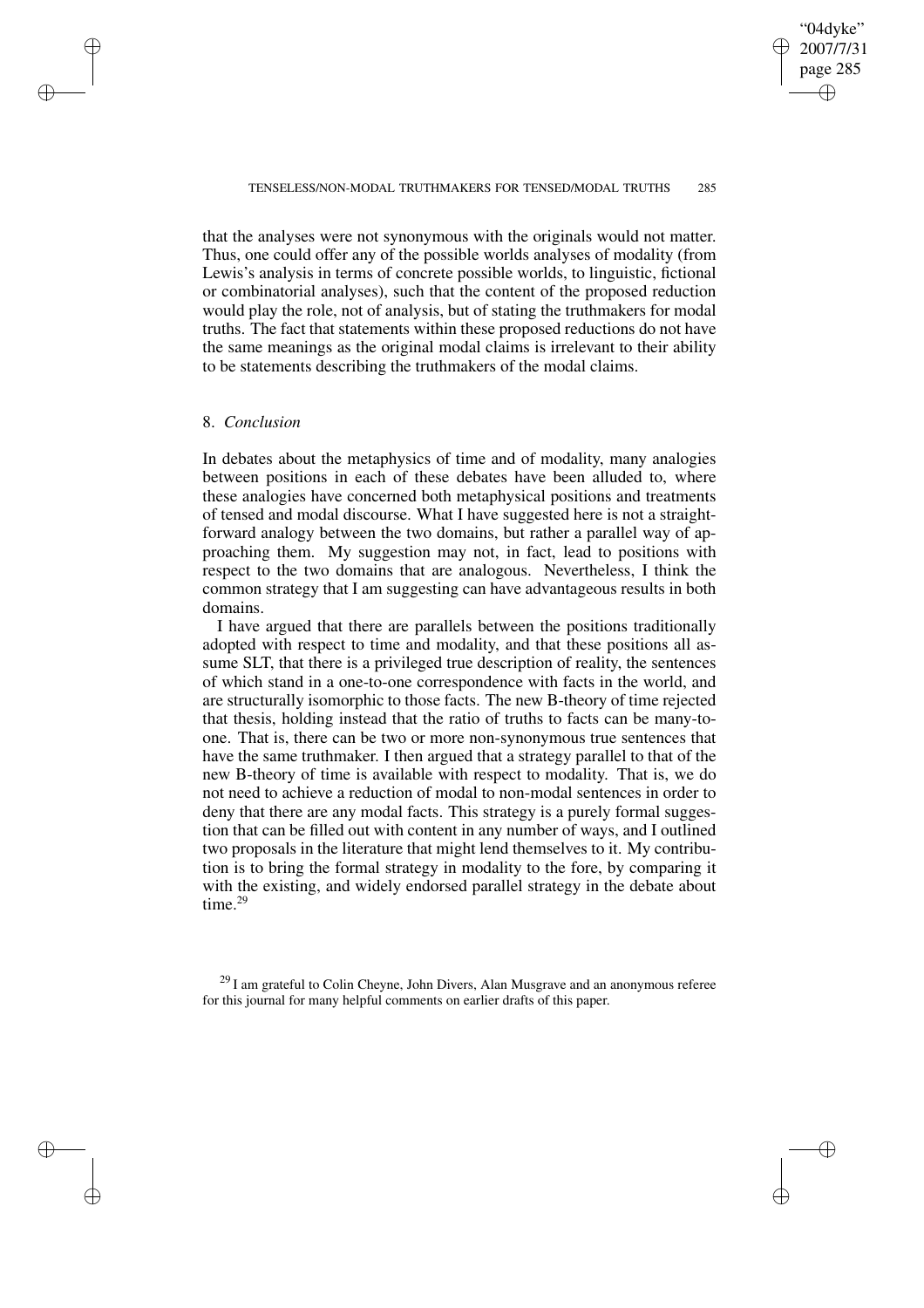"04dyke" 2007/7/31 page 286 ✐ ✐

✐

✐

## 286 HEATHER DYKE

University of Otago PO Box 56 Dunedin New Zealand E-mail: heather.dyke@otago.ac.nz

## **REFERENCES**

- Craig, William Lane 2000. *The Tensed Theory of Time: A Critical Examination.* Dordrecht: Kluwer Academic Publishers.
- Divers, John 2002. *Possible Worlds.* London: Routledge.
- Divers, John 2006. 'Possible-worlds semantics without possible worlds: the agnostic approach', *Mind* 115(458): 187–226.
- Dyke, Heather 1998. 'Real times and possible worlds', in R. Le Poidevin (ed.) *Questions of Time and Tense.* Oxford: Oxford University Press, 1998: 93–118.
- Dyke, Heather 2003. 'Temporal language and temporal reality', *The Philosophical Quarterly* 53(212): 380–391.
- Gale, Richard 1962. 'Tensed statements', *The Philosophical Quarterly* 12: 53–59.
- Goodman, Nelson 1951. *The Structure of Appearance.* Cambridge, Mass.: Harvard University Press.
- Grim, Patrick 1984. 'There is no set of all truths', *Analysis* 44: 206–208.
- Heil, John 2003. *From an Ontological Point of View.* Oxford: Oxford University Press.
- Laurence, Stephen and Cynthia Macdonald 1998. 'Introduction: metaphysics and ontology', in S. Laurence and C. Macdonald (eds.) *Contemporary Readings in the Foundations of Metaphysics.* Oxford: Blackwell Publishers Ltd., 1998: 1–7.
- Lewis, David 1970. 'Anselm and actuality', *Noûs* 4: 175–88.
- Lewis, David 1986. *On the Plurality of Worlds.* Oxford: Basil Blackwell.
- Loux, Michael 2002. *Metaphysics: A Contemporary Introduction.* London: Routledge, Second Edition.
- Lowe, E. J. 1998. *The Possibility of Metaphysics: Substance, Identity, and Time.* Oxford: Clarendon Press.
- Mellor, D. H. 1998. *Real Time II.* London: Routledge.
- Markosian, Ned 2001. Critical Study of R. Le Poidevin (ed.) *Questions of Time and Tense.* Oxford: Oxford University Press, 1998. *Noûs* 35(4): 616–629.
- Markosian, Ned 2004. 'A defense of presentism', in D. W. Zimmerman (ed.) *Oxford Studies in Metaphysics, Vol. 1.* Oxford: Oxford University Press, 2004: 47–82.

✐

✐

✐